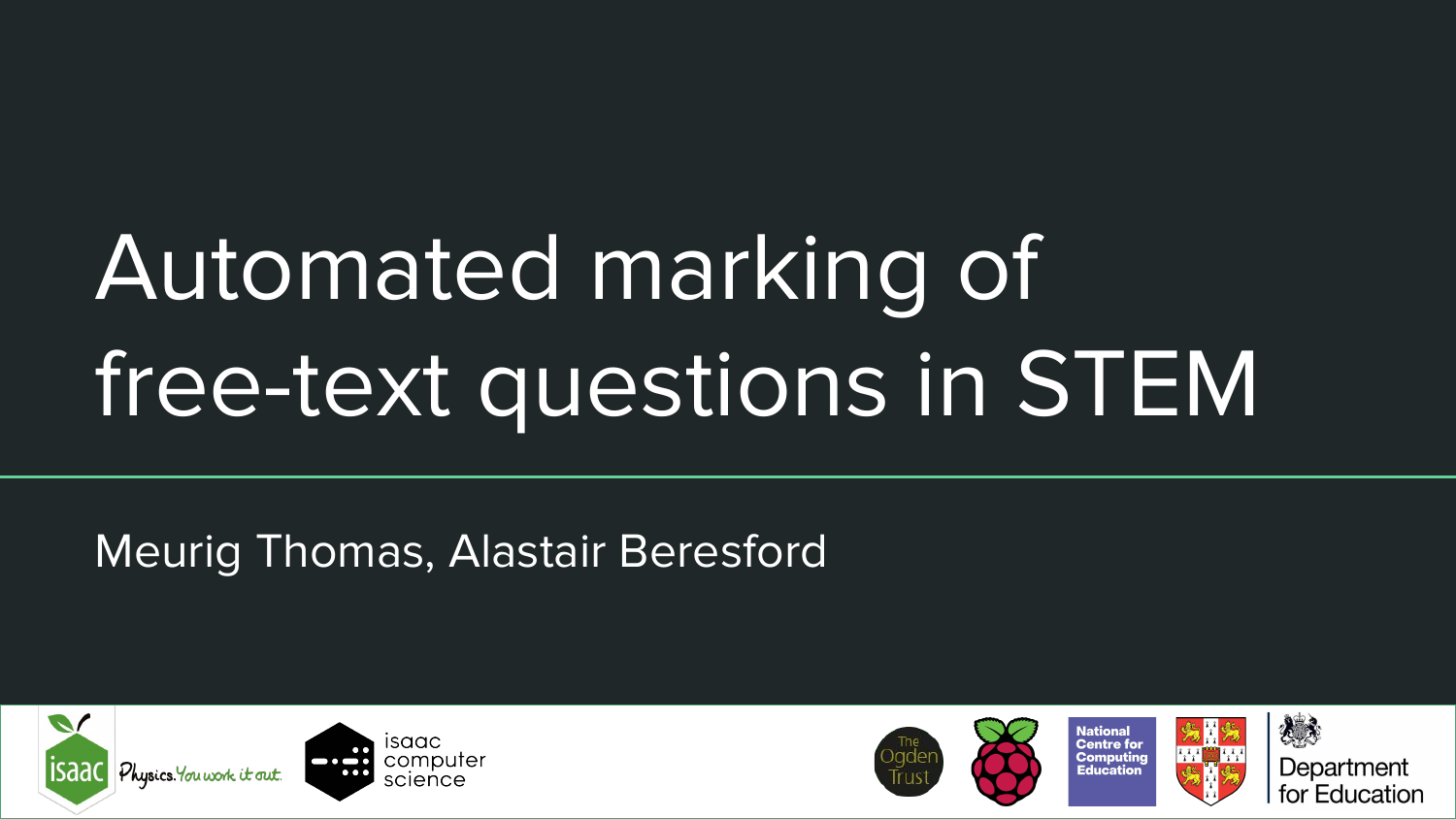## Free-text questions assess the content of short, natural-language sentences

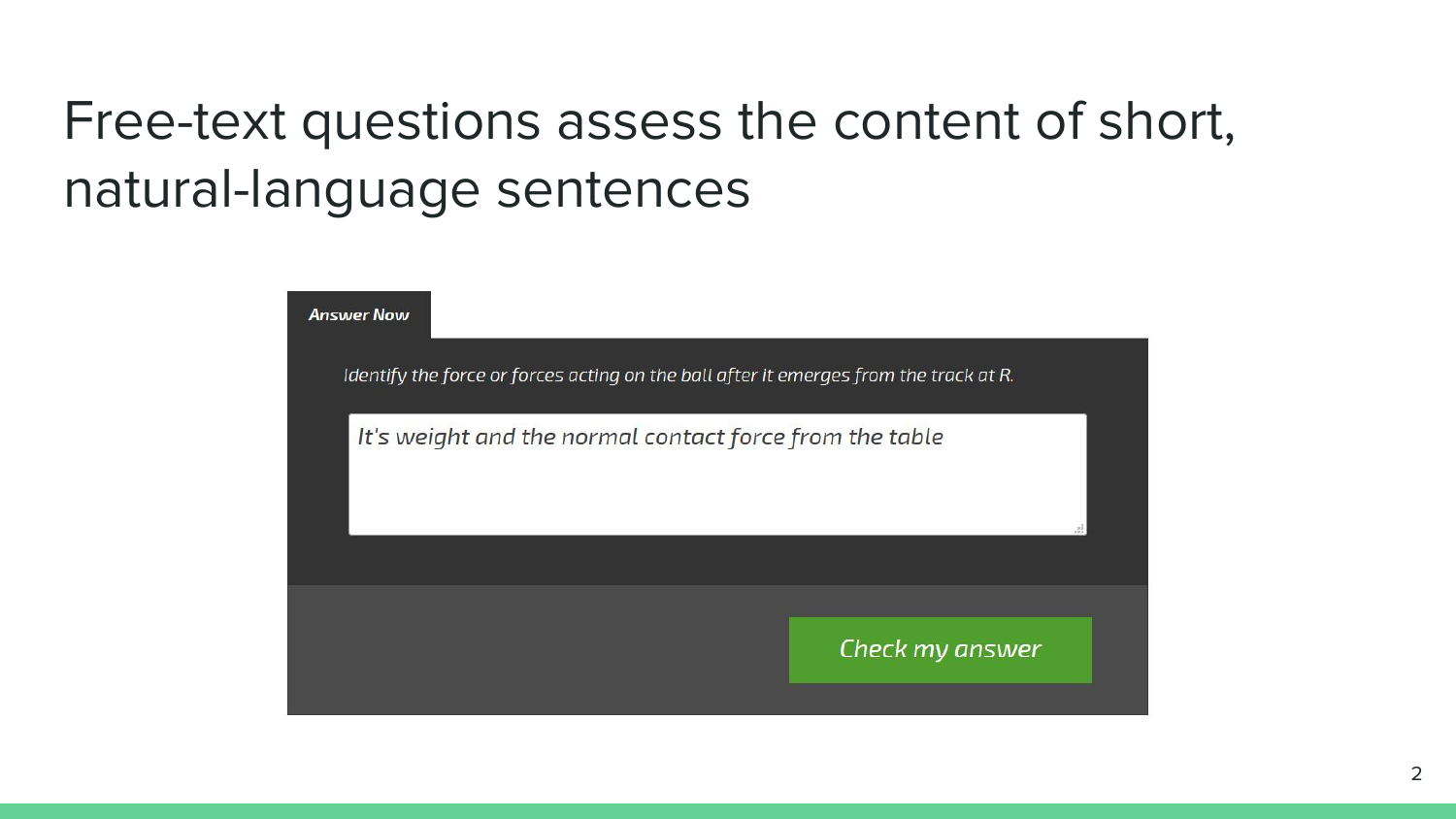## Free-text questions influence the learner's response less than alternative question types

- Assesses recall rather than familiarity
- Avoid restricting learner misconceptions
- Makes guessing and cheating harder
- Are closer in style to the questions learners face in examinations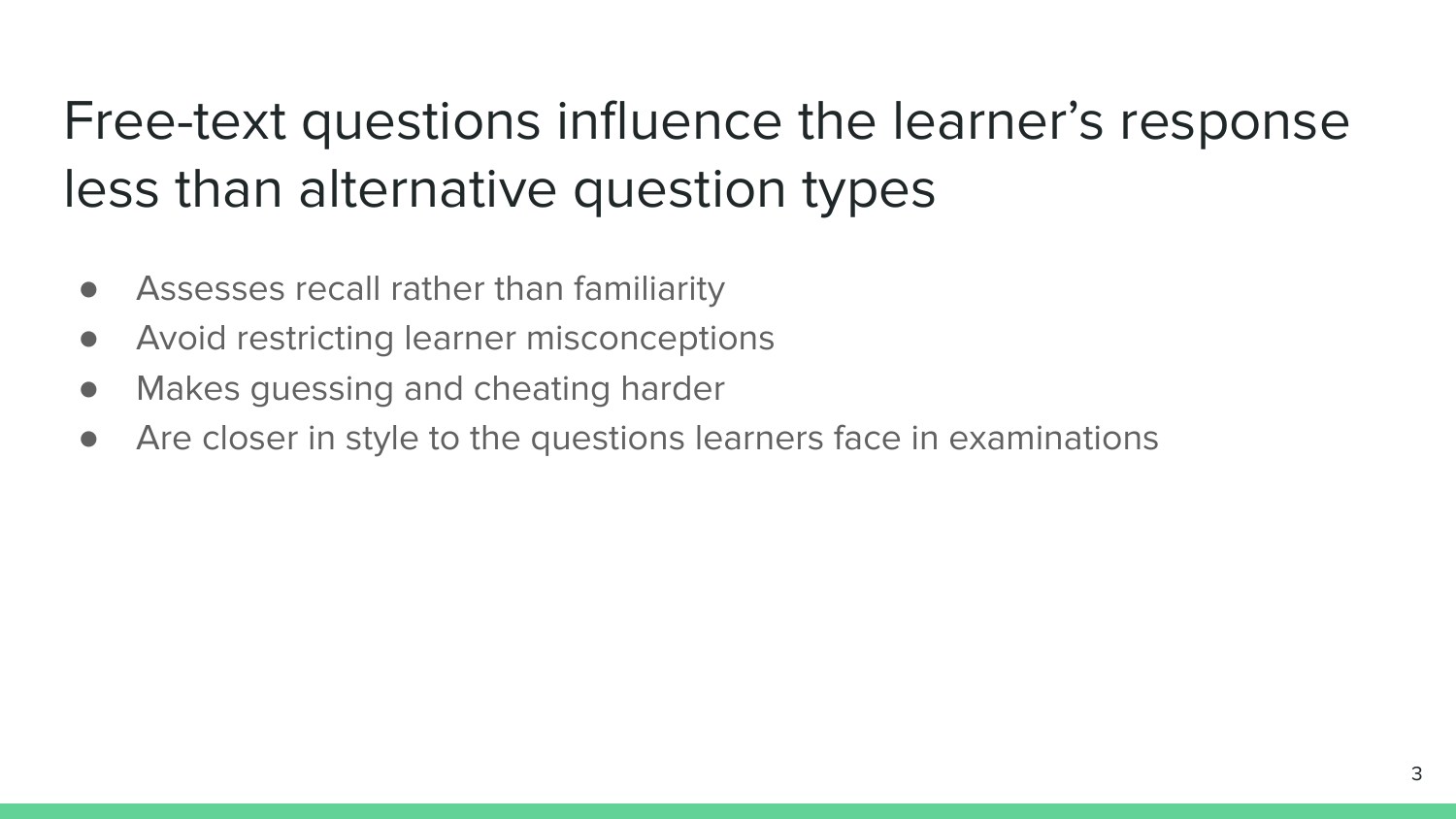# Our platform supports free-text questions using a rule-based marking system

Incorporated Free-Text marking component of The Open University's open-source project, OpenMark.

| Rule                        |                        |                                                                          |                             | <b>Response</b> |                               |  |
|-----------------------------|------------------------|--------------------------------------------------------------------------|-----------------------------|-----------------|-------------------------------|--|
| Value                       |                        | gravity gravitational weight normal reaction contact surface floor table |                             |                 | Feedback:<br>Correct! $\odot$ |  |
| Ignore case $\blacklozenge$ | Any order $\mathscr V$ | Extra words $\blacktriangledown$                                         | Misspelling $\blacklozenge$ |                 |                               |  |

Marking rules consist of:

- Word level modifiers (Regular Expression style wildcards)
- Phrase level modifiers (i.e. allow out-of-order, missing words, etc.)
- Can be combined using logical operators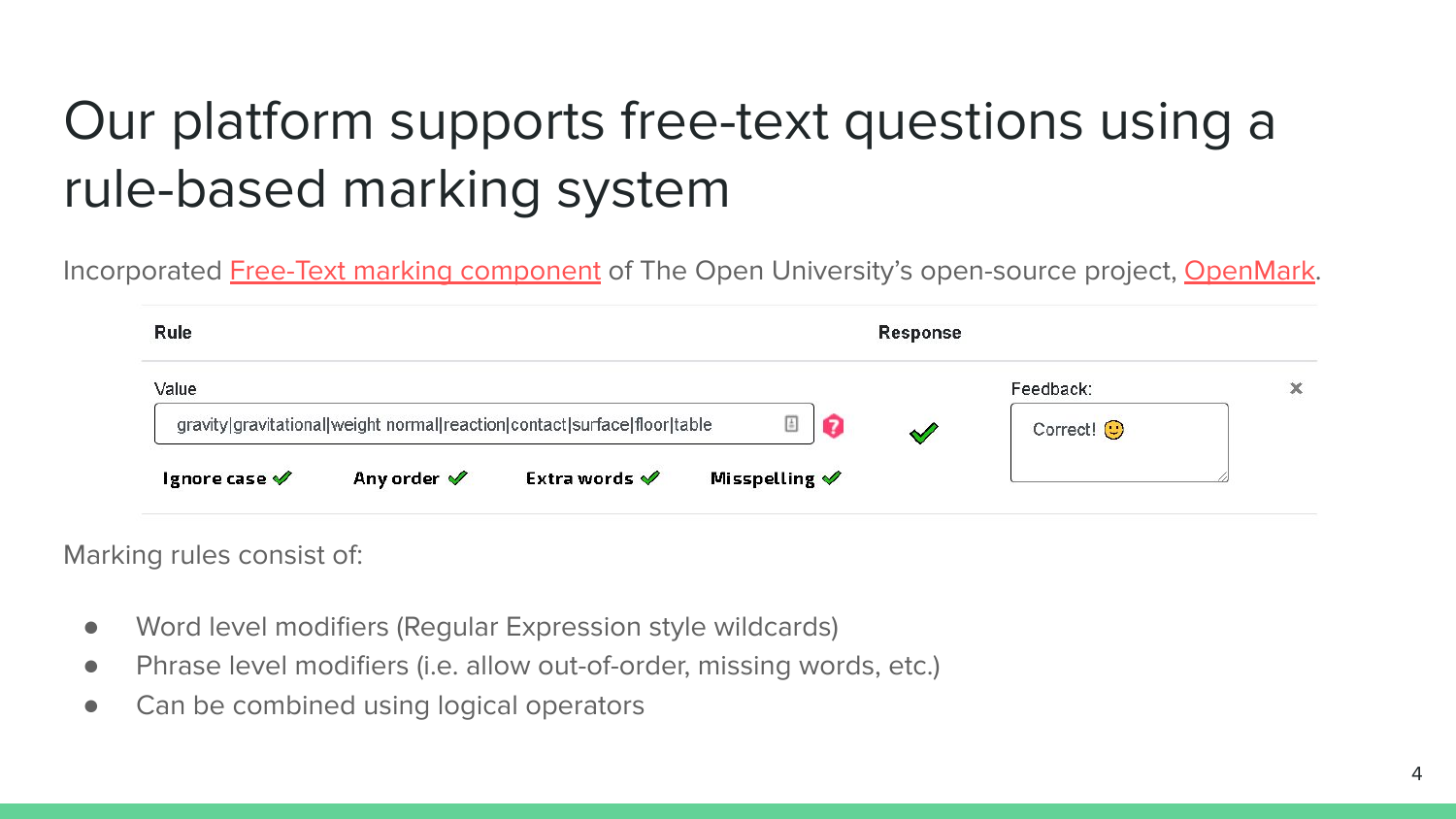## We collaborated with the OU to assess how the use of free-text questions affect learners

Collaboration between Isaac and Dr Holly Hedgeland and Mark Parker, of The Open University, into the effect of asking questions based on the **Force Concept Inventory** as free-text questions rather than multiple choice questions.

Rules were built from an initial sample of about 100 attempts at each question.

Questions were hosted on Isaac Physics with nearly 2,000 question attempts over the 32 questions.

Accuracy was evaluated and iterated upon to improve future marking accuracy.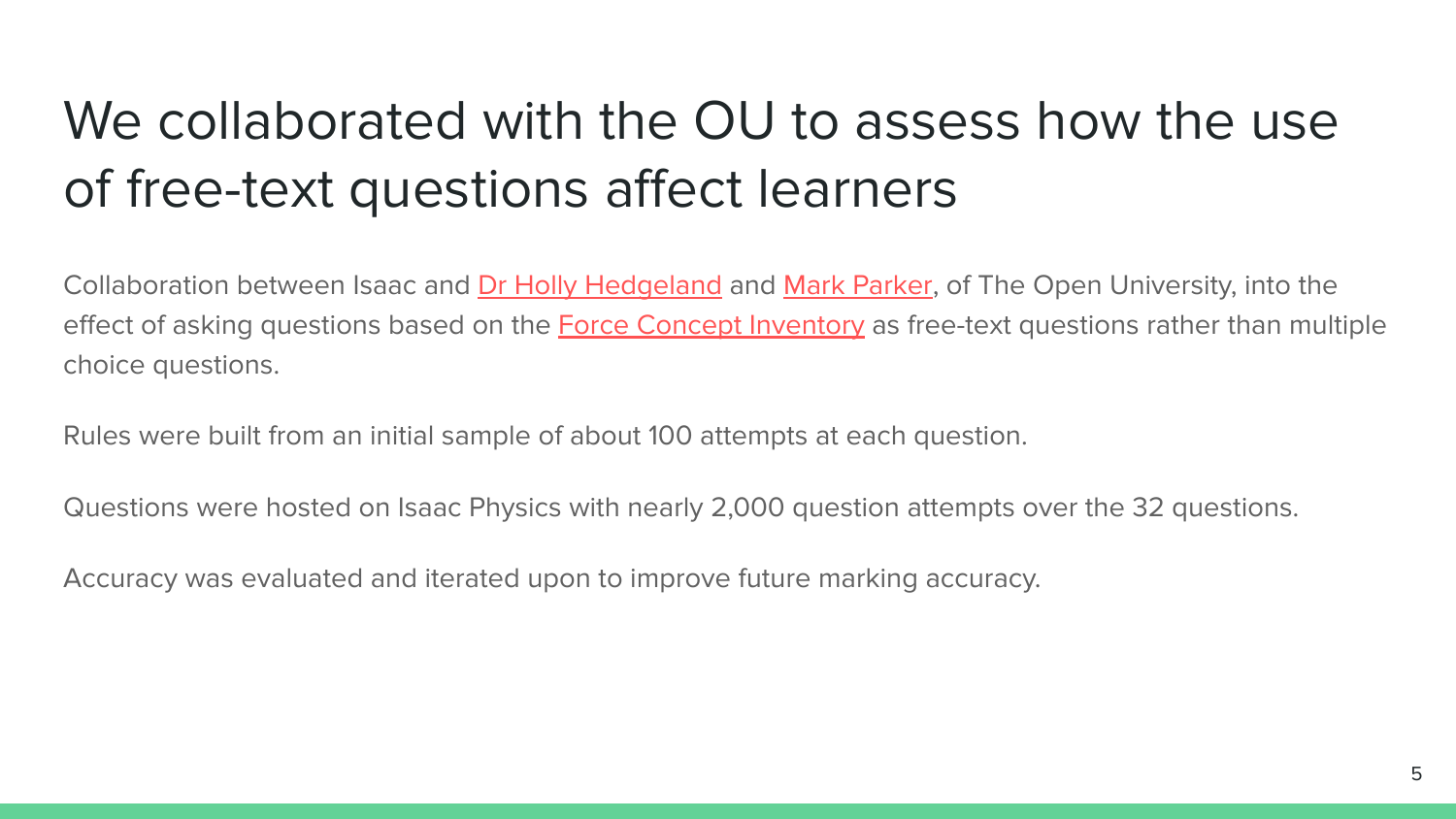## The rule-based system marks sufficiently accurately but rule creation can be expensive

Rule-based marking can achieve high accuracy on unseen data, which is comparable to human marking.

Marking rules, in general, are constructed from an initial set of about 60 human marked questions and an average accuracy of around 0.96 has been reported in the **literature**.

Question creation requires effort and skill.

| <b>Question ID</b>   | <b>Accuracy</b> |  |  |
|----------------------|-----------------|--|--|
| ams quiz3 4 d46dd3f2 | 1.00            |  |  |
| ams quiz1 7 684df696 | 1.00            |  |  |
| ams quiz2 6 84e49146 | 1.00            |  |  |
|                      | .               |  |  |
| ams quiz1 6 7fc744eb | 0.84            |  |  |
| ams quiz3 2 db6177f5 | 0.84            |  |  |
| ams quiz3 2 ab9d4220 | 0.75            |  |  |
| <b>Average</b>       | 0.94            |  |  |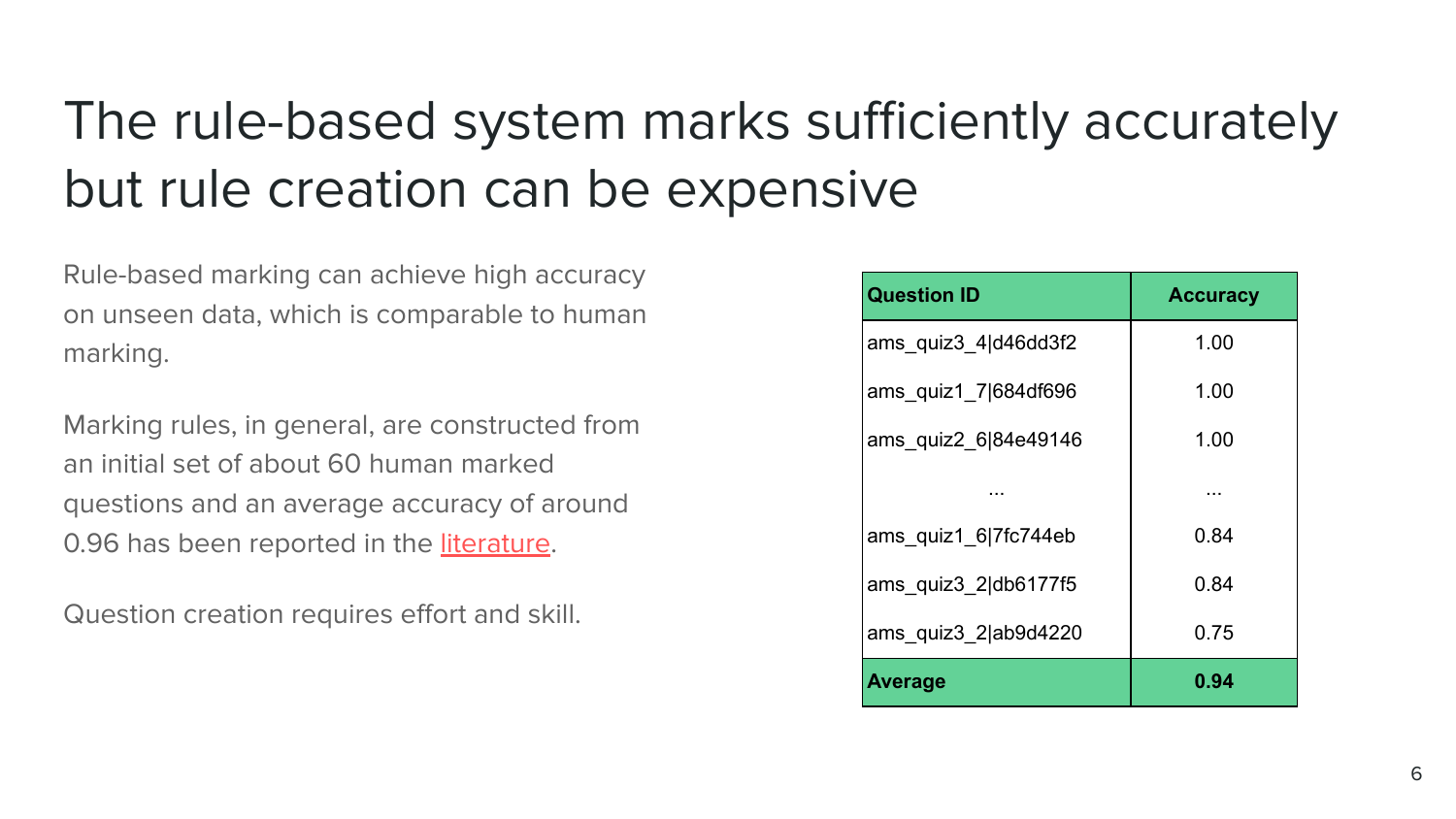## We created a tool to help free-text question authoring

### **Key Features:**

- Open-source
- Test harness
- JSON & CSV import
- Synonym suggestions... (coming soon!)

#### **Matching rules** Rule Response Value Feedback:  $\times$  $\Box$ qravity|qravitational|weight Correct  $\mathbf{1} \odot$ **Misspelling** lenore Any Extra case  $\mathscr V$ order  $\overline{\mathscr{S}}$ words  $\mathscr{Q}$  $\bigoplus$ Test answers (1/1) Expected Value Feedback Match Actual

Correct!

 $\overline{\mathscr{S}}$ 

**Free-text question builder** 

Gravity is the reason

### [DEMO]

 $\times$ 

D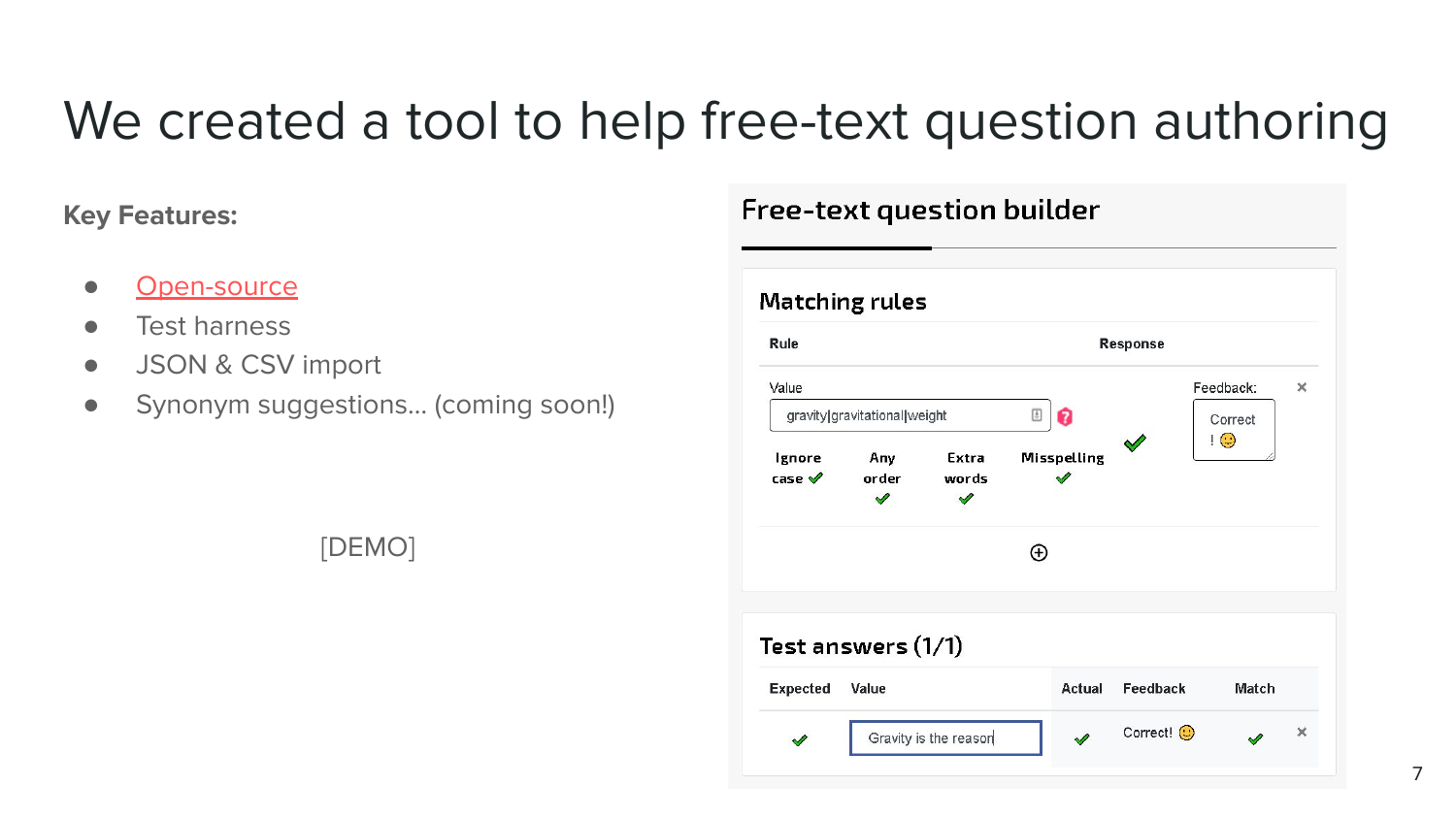# Can we do any better?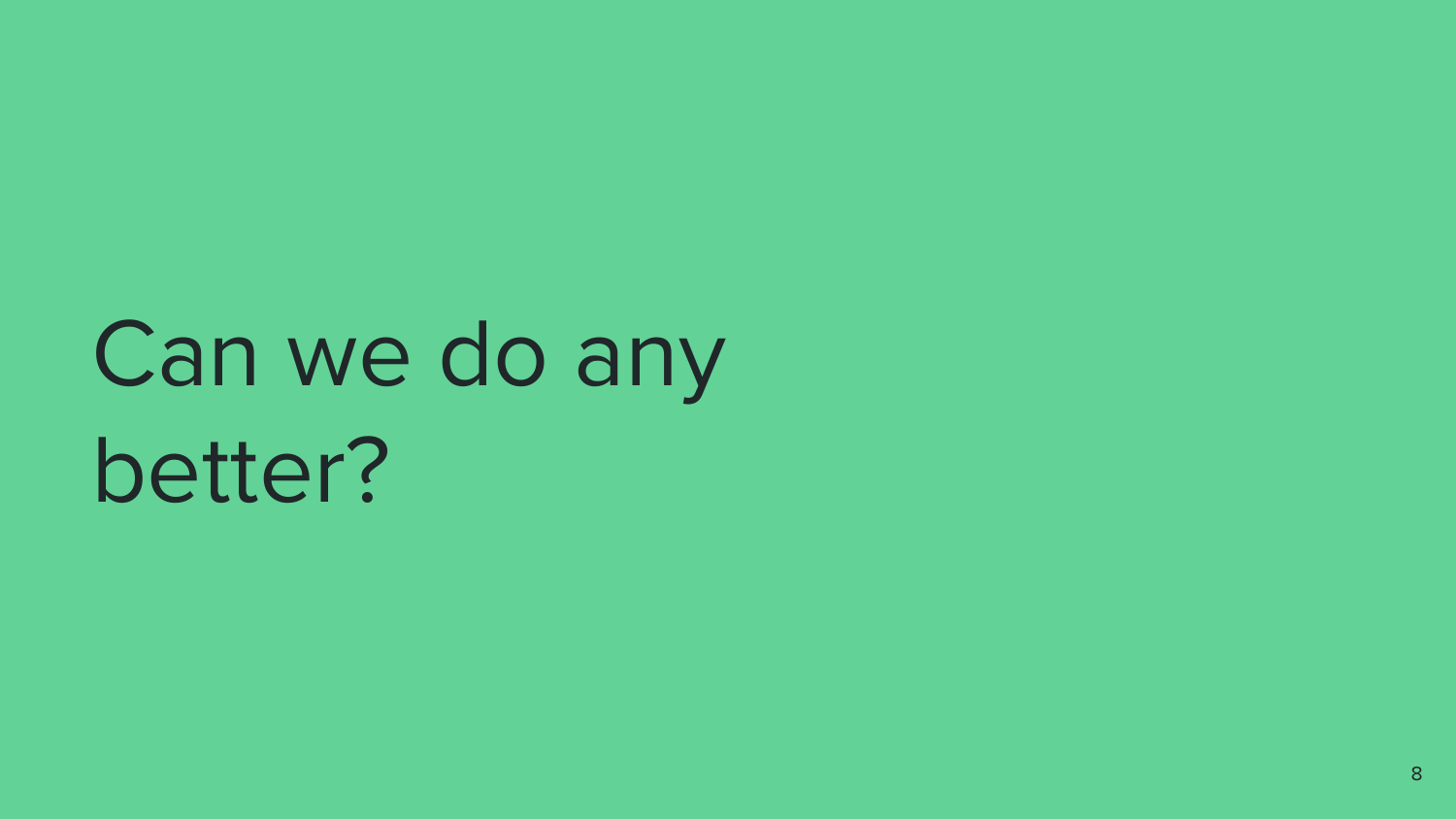## The state-of-the-art in NLP has recently made noticeable advancements



| <b>Distance</b> | <b>Neither</b> | None of them | The lorry |
|-----------------|----------------|--------------|-----------|
| <b>Neither</b>  | 0              | 0.05         | 0.65      |
| None of them    | 0.05           | 0            | 0.68      |
| The lorry       | 0.65           | 0.68         |           |

**The lorry**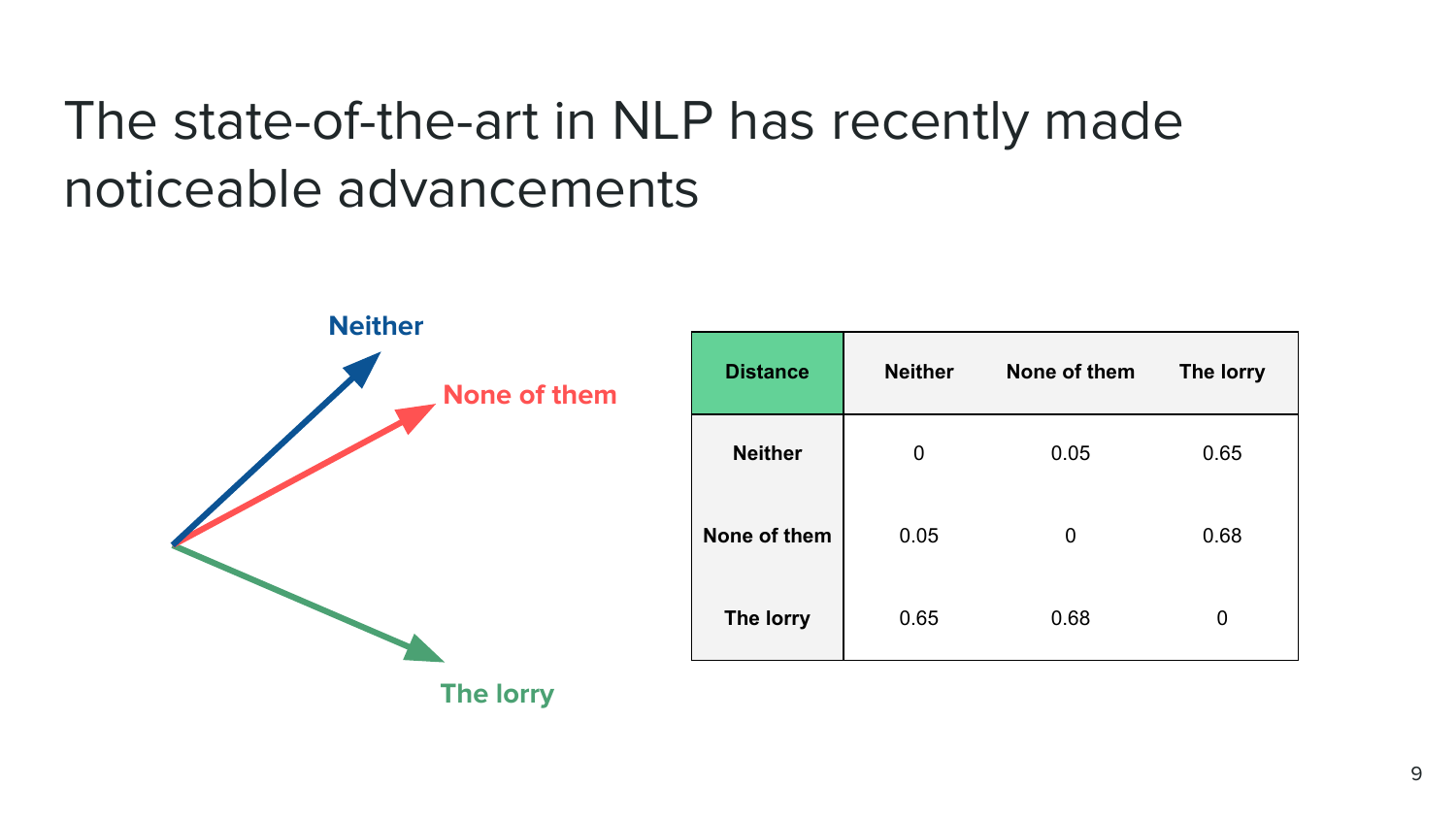## These pretrained models can be used to create answer embeddings

By using **Sentence-BERT**, a modification of the pre-trained **BERT** network, for quick sentence similarity comparison, student answers can be fed into the pre-trained model to produce each answer's n-dimensional embedding.

**u** correct answers and **v** incorrect answers are selected as model answers.

Unseen test answers are assigned the human mark of the closest model answer through cosine similarity (nearest neighbour classification).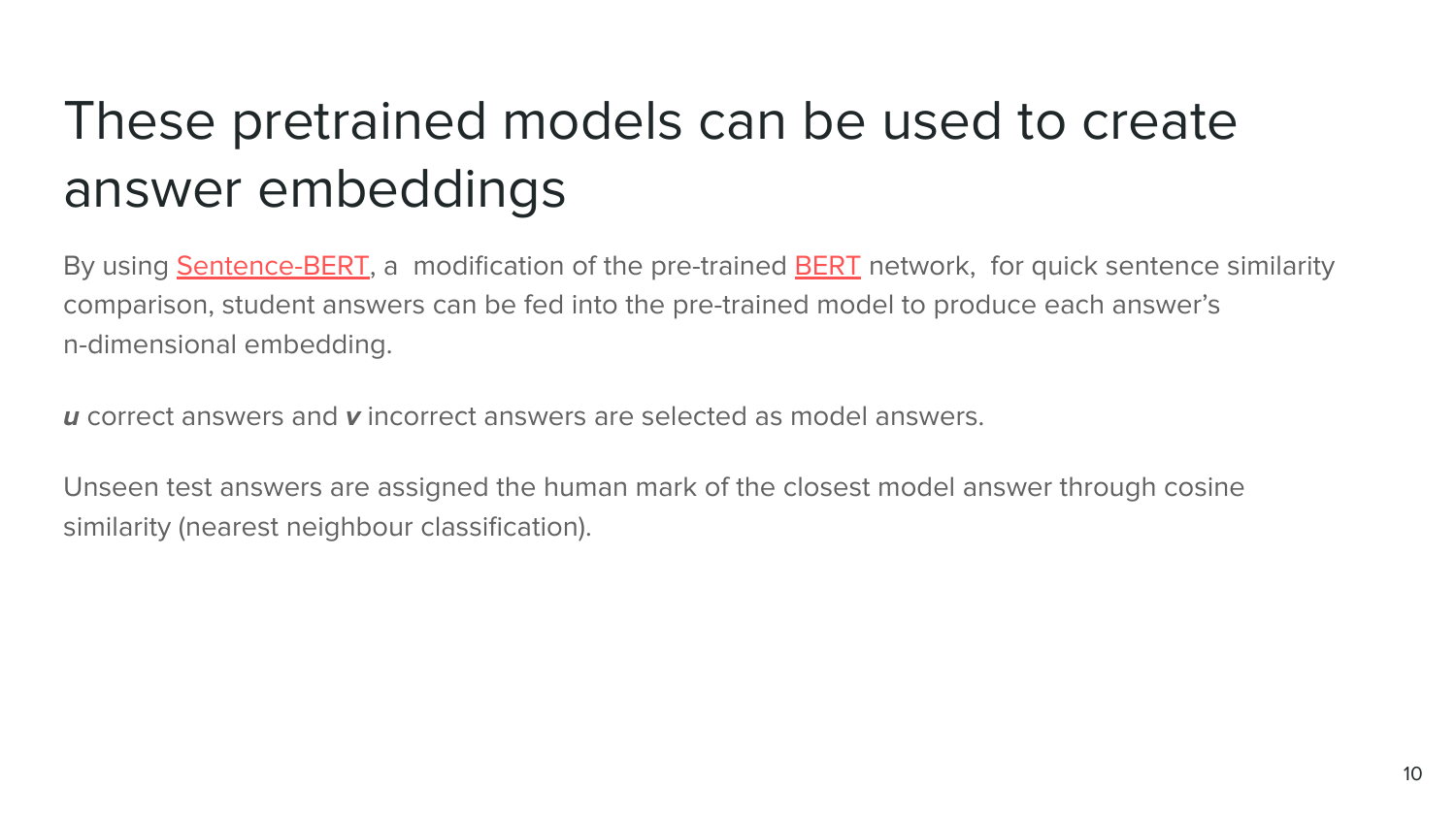## Answer embeddings seem to cluster around semantically similar responses



BERT sentence embedding t-SNE plot

After dimensionality reduction from 700+ to 2 in the t-SNE plots, clustering of correct (green) and incorrect (red) is still prominent.

Cluster analysis could be used to detect common wrong answers and potentially categories of misconceptions.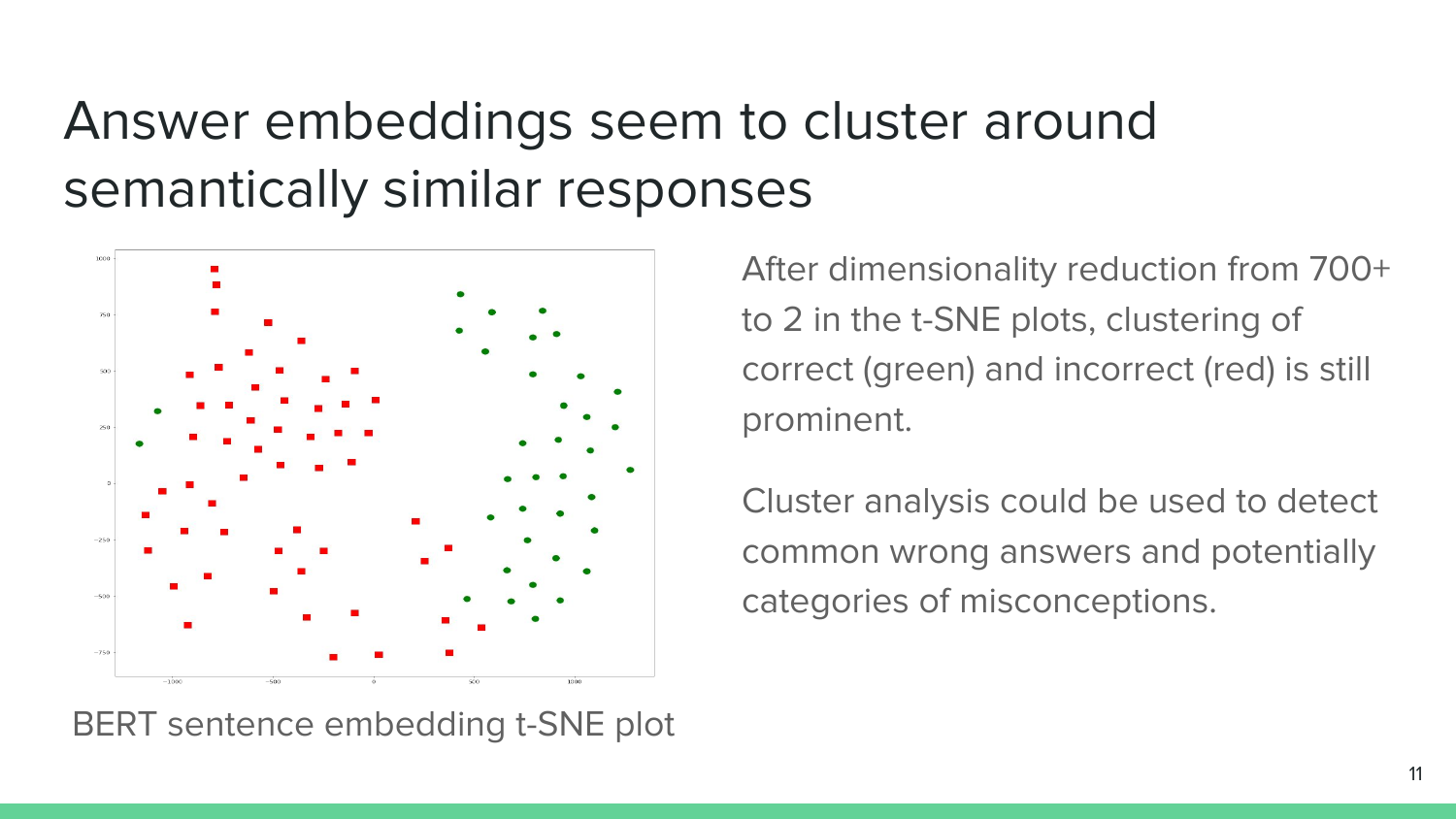# A pre-test shows that high accuracy is achievable, potentially even with only a few training cases

Answers sampled randomly to become our correct and incorrect model answers.

Test answers are assigned mark of nearest model answer.

Average accuracies reported over 100 runs.

| <b>Question ID</b>                         | <b>Rule Based</b><br><b>Accuracy</b> | SE (C: 10, F: 20)<br><b>Accuracy</b> | SE (C: 5, F: 5)<br><b>Accuracy</b> | SE (C: 1, F: 4)<br><b>Accuracy</b> |
|--------------------------------------------|--------------------------------------|--------------------------------------|------------------------------------|------------------------------------|
| Ams quiz1 1 a                              | 0.96                                 | 0.96                                 | 0.95                               | 0.79                               |
| ams quiz1 2 a                              | 0.97                                 | 0.99                                 | 0.96                               | 0.90                               |
| ams_quiz1_2_b                              | 0.96                                 | 0.86                                 | 0.82                               | 0.59                               |
| $ams$ <sub>quiz</sub> $1_3_2$ <sub>a</sub> | 0.99                                 | 0.88                                 | 0.74                               | 0.82                               |
| $\cdots$                                   | $\cdots$                             | $\cdots$                             | $\cdots$                           | $\cdots$                           |
| ams quiz3 4 a                              | 1.00                                 | 1.00                                 | 1.00                               | 0.98                               |
| ams_quiz3_5_a                              | 0.98                                 | 1.00                                 | 1.00                               | 1.00                               |
| ams quiz $3\,5\,b$                         | 0.97                                 | 1.00                                 | 0.94                               | 0.94                               |
| ams_quiz3_7_a                              | 0.95                                 | 0.97                                 | 0.90                               | 0.56                               |
| <b>Average</b>                             | 0.94                                 | 0.93                                 | 0.88                               | 0.76                               |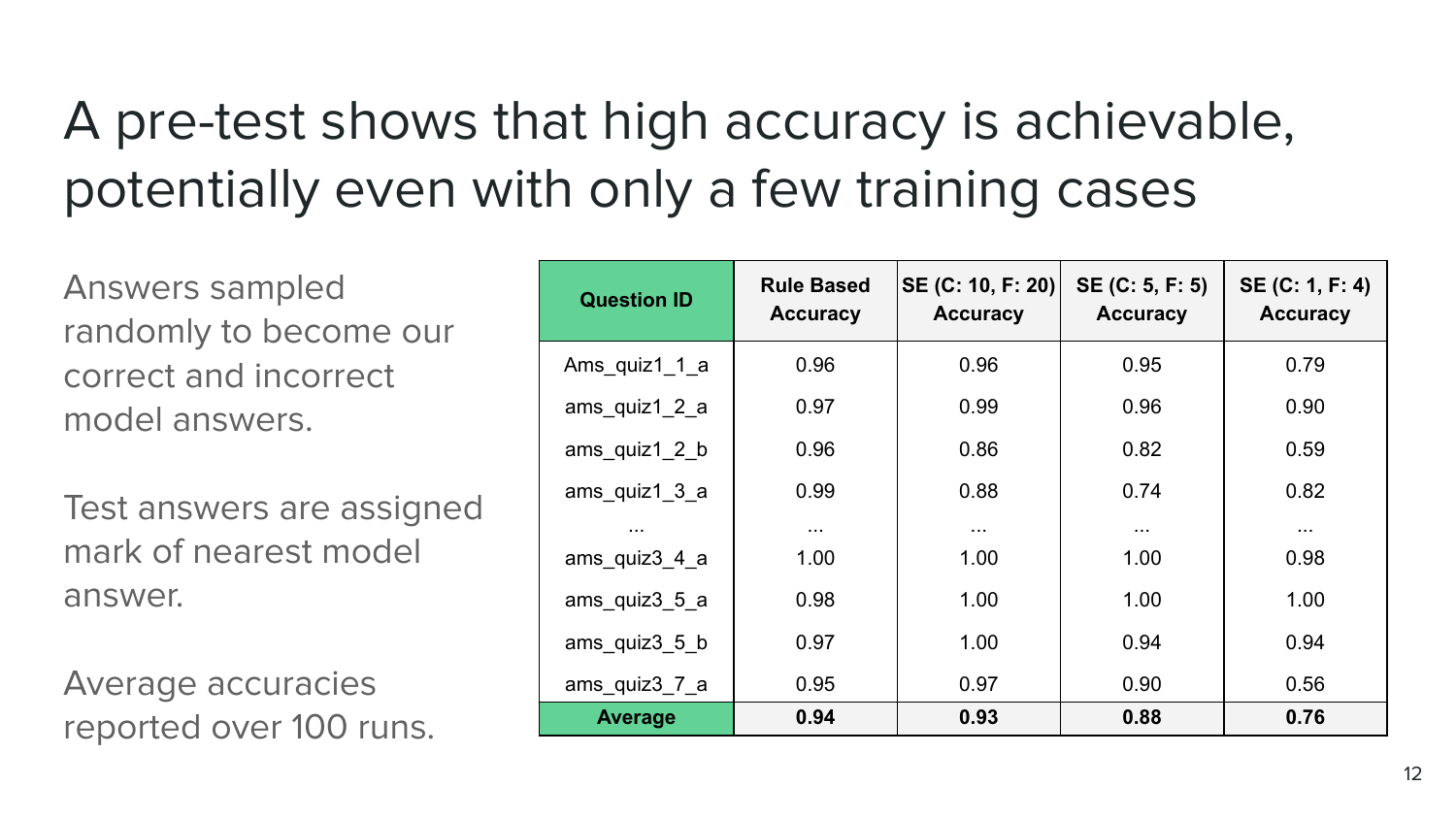**Answer embeddings could:** Simplify question construction Require less training samples Cluster for common wrong answers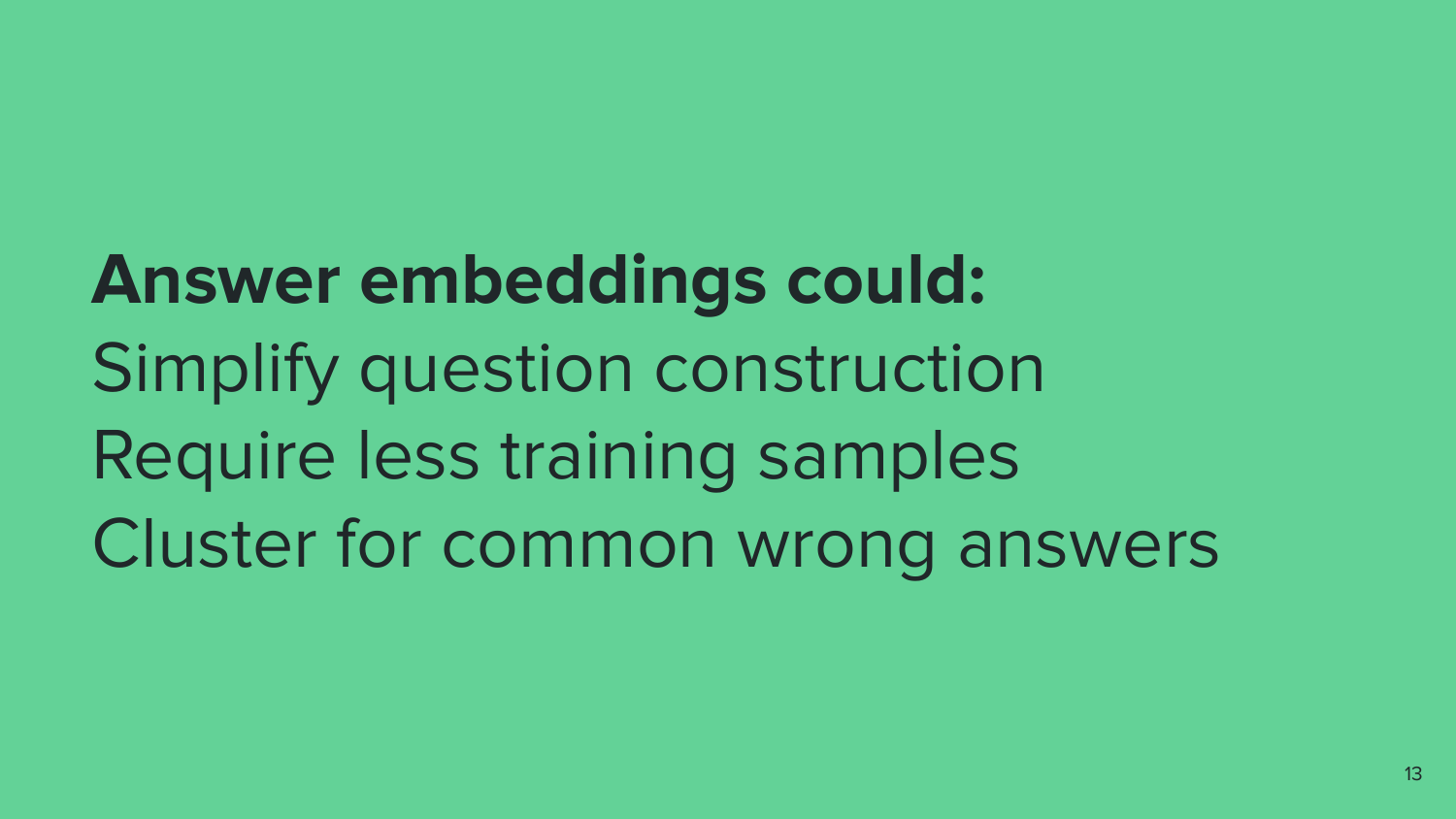## These pre-test results should encourage further research

- **•** Test the effectiveness of converting multiple-choice questions into free-text questions
- Check to see how accurately cluster analysis on sentence embeddings can categorise different types of misconceptions
- BERT models can be fine-tuned
- Language models could be used for semantic paraphrasing to boost the number of initial samples

#### **Considerations**

- The effect of false positive and false negative results on students
- Unintended biases